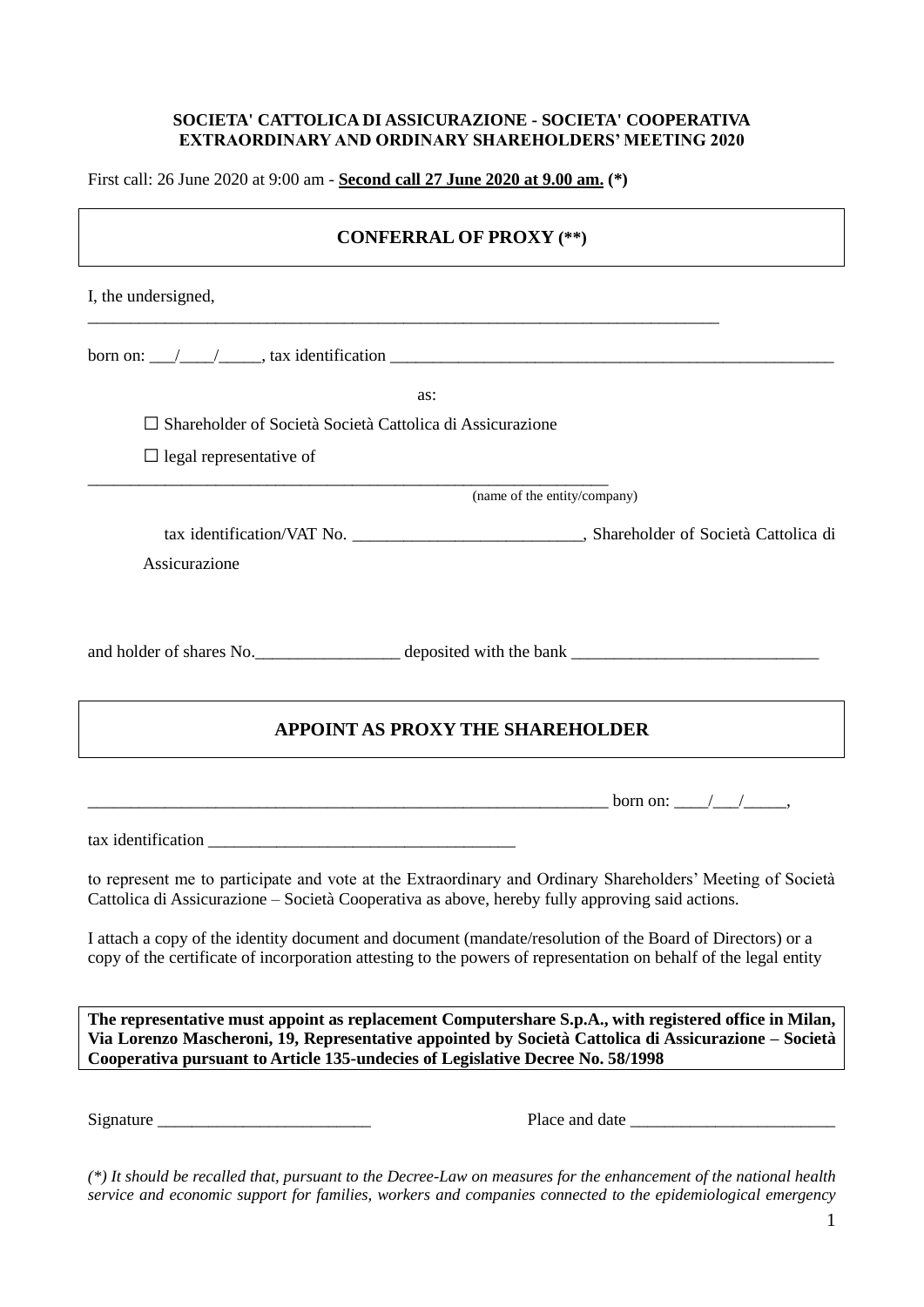*caused by COVID-19 approved by the Council of Ministers on 16 March 2020 and published in the Official Gazette on 17 March 2020, as well as the information provided in the notice calling the Shareholders' Meeting of Società Cattolica di Assicurazione – Società Cooperativa. of 26 and 27 June 2020, respectively, first and second call, published by the Company on 19/05/2020, entitled Shareholders may participate in the Meeting, without access to the meeting venue, exclusively by proxy conferred on the Designated Representative pursuant to Article 135 undecies of Legislative Decree No. 58 of 24 February 1998.*

*(\*\*) The proxy will be validly accepted at the Shareholders' Meeting only on condition that the company has received, by the start of the meeting proceedings, a specific communication from the intermediary concerning the actions indicated in this proxy form.*

**\* \* \***

#### **INFORMATION ON THE PROCESSING OF PERSONAL DATA**

The personal data, necessary for participation in the Shareholders' Meeting, are processed and will be used for purposes strictly related to the fulfilment of the requirements of shareholders' meetings and companies, and also deriving from legal obligations, including those instrumental to them and referred to the communication of data thus collected to the control and supervisory bodies and other public administrations.

The processing is carried out through computerised procedures and paper documents by the Data Controller directly and through persons authorised to process them. Personal data and the documents presented containing them shall be kept by the Data Controller for the time necessary to fulfil the purposes for which they were collected, and in any case for the time necessary to fulfil contractual obligations and those arising from laws and regulations. The Data Controller is the Società Cattolica di Assicurazione - Società Cooperativa, based in (37126) Verona, Lungadige Cangrande 16. The data subject can assert his/her rights by contacting the Data Controller and on its behalf the Data Protection Officer (DPO) of the Catholic Group based in (37126) Verona, Lungadige Cangrande, 16, email [dpo@Catholicaassicurazioni.it,](mailto:dpo@cattolicaassicurazioni.it) as expressed by Articles 15 *ff*. of European Regulation 2016/679 of the European Parliament and of the Council.

**\* \* \***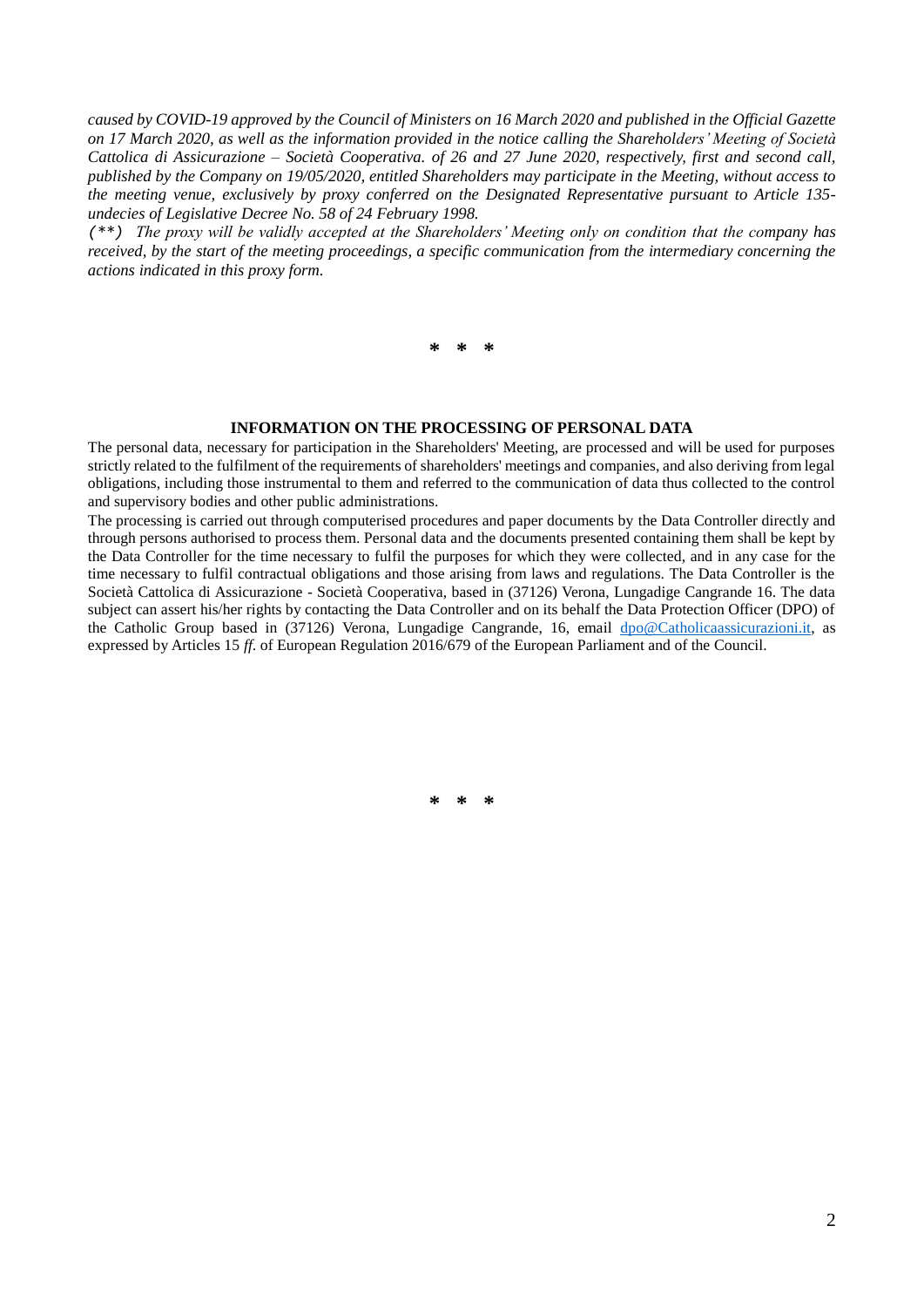| <b>RESOLUTIONS PUT TO THE VOTE</b> | <i>VOTING</i><br><i><b>INSTRUCTIONS</b></i> |
|------------------------------------|---------------------------------------------|
|                                    | $(F)$ For                                   |
|                                    | $(C)$ Against<br>(A) Abstained              |

# *EXTRAORDINARY PART*

| 1. Articles of Association: amendments to Articles 23, 29, 30, 32, 33, 37, 38, 39,<br>40, 41, 42, 46 and 59. Related and consequent resolutions. |      |     |                          | <i>VOTING</i><br><b>INSTRUCTIONS</b> |   |  |
|--------------------------------------------------------------------------------------------------------------------------------------------------|------|-----|--------------------------|--------------------------------------|---|--|
|                                                                                                                                                  |      |     |                          |                                      |   |  |
| <b>Section</b> $A$ – vote by resolution proposed by the management body (1)                                                                      |      |     |                          |                                      | Α |  |
| <b>Section <math>A2</math></b> – vote for proposal published pursuant to Article 126-bis of the TUF                                              |      |     |                          |                                      | A |  |
| (2)                                                                                                                                              |      |     |                          |                                      |   |  |
| <b>Sections B and C</b>                                                                                                                          | Conf | Rev | <i>VOTING</i>            |                                      |   |  |
|                                                                                                                                                  |      |     | <b>INSTRUCTIONS Form</b> |                                      |   |  |
| $\mathbf{B}$ – voting for unknown circumstances (3)                                                                                              | Conf | Rev |                          |                                      | А |  |
| $C$ – vote for amendment/addition presented at the meeting by                                                                                    | Conf | Rev |                          |                                      | A |  |
| the chairman of the meeting $(4)$                                                                                                                |      |     |                          |                                      |   |  |

| 2. The proposal to grant the Board of Directors the power, pursuant to Article                      |      |     |                          | <b>VOTING</b>               |                  |
|-----------------------------------------------------------------------------------------------------|------|-----|--------------------------|-----------------------------|------------------|
| 2443 of the Italian Civil Code, to increase the share capital on one or more                        |      |     |                          | <b>INSTRUCTIONS</b>         |                  |
| occasions by 26 June 2025, for a maximum total amount of $\epsilon$ 500 million,                    |      |     |                          |                             |                  |
| including any share premium, by issuing ordinary shares without nominal value                       |      |     |                          |                             |                  |
| and having the same characteristics as those in circulation, including with                         |      |     |                          |                             |                  |
| limitation of the option right and reserved to financing parties and/or institutional               |      |     |                          |                             |                  |
| investors, pursuant to and in compliance with the legal conditions with all more                    |      |     |                          |                             |                  |
| extensive rights to establish, for each tranche, subject to the aforementioned                      |      |     |                          |                             |                  |
| limits, the methods, terms and conditions of the transaction, including the issue                   |      |     |                          |                             |                  |
| price and any share premium, to be determined for the first tranche, based on the                   |      |     |                          |                             |                  |
| value of the shareholders' equity, also taking into account the average price at                    |      |     |                          |                             |                  |
| which shares are listed in the period from 1 May 2019 to 30 April 2020, and, for                    |      |     |                          |                             |                  |
| the second tranche, based on the value of the shareholders' equity and also the                     |      |     |                          |                             |                  |
| share price trend during the last six months and the dividend entitlement. The                      |      |     |                          |                             |                  |
| following amendment of Article 6 of the Articles of Association: Related and                        |      |     |                          |                             |                  |
| consequent resolutions.                                                                             |      |     |                          |                             |                  |
| <b>Section</b> $A$ – vote by resolution proposed by the management body (1)                         |      |     | $\boldsymbol{F}$         | $\overline{C}$              | $\boldsymbol{A}$ |
| <b>Section <math>A2</math></b> – vote for proposal published pursuant to Article 126-bis of the TUF |      |     | $\boldsymbol{F}$         | $\overline{C}$              | $\boldsymbol{A}$ |
| (2)                                                                                                 |      |     |                          |                             |                  |
| <b>Sections B and C</b>                                                                             | Conf | Rev | <b>VOTING</b>            |                             |                  |
|                                                                                                     |      |     | <b>INSTRUCTIONS Form</b> |                             |                  |
| $\mathbf{B}$ – voting for unknown circumstances (3)                                                 | Conf | Rev | $\bm{F}$                 | $\mathcal{C}_{\mathcal{C}}$ | A                |
| <b>C</b> - vote for amendment/addition presented at the meeting by                                  | Conf | Rev | $\boldsymbol{F}$         | $\mathcal C$                | $\boldsymbol{A}$ |
| the chairman of the meeting $(4)$                                                                   |      |     |                          |                             |                  |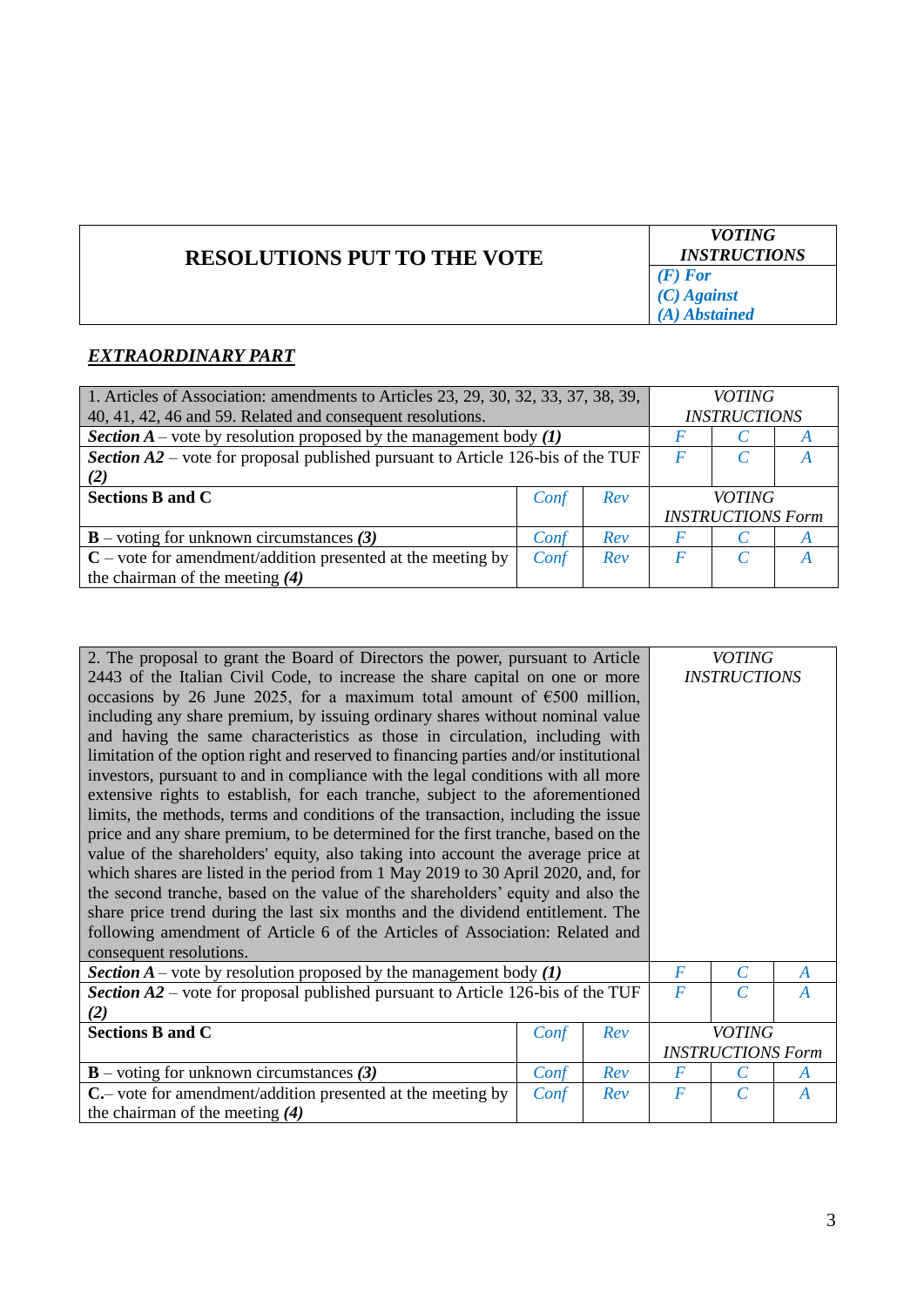# *ORDINARY PART*

| 1. Approval of the financial statements for the 2019 financial year and the<br>accompanying report, with consequent and related resolutions. |      |     |                          | <i>VOTING</i><br><b>INSTRUCTIONS</b> |  |  |
|----------------------------------------------------------------------------------------------------------------------------------------------|------|-----|--------------------------|--------------------------------------|--|--|
| <b>Section</b> $A$ – vote by resolution proposed by the management body (1)                                                                  |      |     |                          |                                      |  |  |
| <b>Section <math>A2</math></b> – vote for proposal published pursuant to Article 126-bis of the TUF                                          |      |     |                          |                                      |  |  |
| (2)                                                                                                                                          |      |     |                          |                                      |  |  |
| <b>Sections B and C</b>                                                                                                                      | Conf | Rev | <i>VOTING</i>            |                                      |  |  |
|                                                                                                                                              |      |     | <b>INSTRUCTIONS Form</b> |                                      |  |  |
| $\mathbf{B}$ – voting for unknown circumstances (3)                                                                                          | Conf | Rev |                          |                                      |  |  |
| $C$ – vote for amendment/addition presented at the meeting by                                                                                | Conf | Rev |                          |                                      |  |  |
| the chairman of the meeting $(4)$                                                                                                            |      |     |                          |                                      |  |  |

| 2. Award of the mandate for statutory audit of the financial statements for the<br>years 2021-2029 and determination of the fee for the mandate. Related and<br>consequent resolutions. |      |     | <i>VOTING</i><br><b>INSTRUCTIONS</b> |                          |  |
|-----------------------------------------------------------------------------------------------------------------------------------------------------------------------------------------|------|-----|--------------------------------------|--------------------------|--|
| <b>Section</b> $A$ – vote by resolution proposed by the management body (1)                                                                                                             |      |     |                                      |                          |  |
| <b>Section A2</b> – vote for proposal published pursuant to Article 126-bis of the TUF                                                                                                  |      |     | F                                    |                          |  |
| (2)                                                                                                                                                                                     |      |     |                                      |                          |  |
| <b>Sections B and C</b>                                                                                                                                                                 | Conf | Rev | <i>VOTING</i>                        |                          |  |
|                                                                                                                                                                                         |      |     |                                      | <b>INSTRUCTIONS Form</b> |  |
| $\mathbf{B}$ – voting for unknown circumstances (3)                                                                                                                                     | Conf | Rev |                                      |                          |  |
| $C$ – vote for amendment/addition presented at the meeting by                                                                                                                           | Conf | Rev | $\bm{F}$                             |                          |  |
| the chairman of the meeting $(4)$                                                                                                                                                       |      |     |                                      |                          |  |

| 3. Decisions on remuneration policies and Report on Remuneration pursuant to<br>Article 123-ter of the Consolidated Law on Finance and IVASS Regulation No.<br>38/2018. |             |     |                          | <i>VOTING</i><br><b>INSTRUCTIONS</b> |               |  |  |
|-------------------------------------------------------------------------------------------------------------------------------------------------------------------------|-------------|-----|--------------------------|--------------------------------------|---------------|--|--|
| <b>Section</b> $A$ – vote by resolution proposed by the management body (1)                                                                                             |             |     |                          |                                      |               |  |  |
| <b>Section <math>A2</math></b> – vote for proposal published pursuant to Article 126-bis of the TUF<br>(2)                                                              |             |     |                          |                                      |               |  |  |
| <b>Sections B and C</b>                                                                                                                                                 | Rev<br>Conf |     |                          |                                      | <i>VOTING</i> |  |  |
|                                                                                                                                                                         |             |     | <b>INSTRUCTIONS Form</b> |                                      |               |  |  |
| $\mathbf{B}$ – voting for unknown circumstances (3)                                                                                                                     | Conf        | Rev | A                        |                                      |               |  |  |
| $C$ – vote for amendment/addition presented at the meeting by<br>the chairman of the meeting $(4)$                                                                      | Conf        | Rev | $\bm{F}$                 |                                      |               |  |  |

| 4. Authorisation to purchase and dispose of treasury shares pursuant to law.           |      |     |                          | <i>VOTING</i>       |  |  |
|----------------------------------------------------------------------------------------|------|-----|--------------------------|---------------------|--|--|
| Related and consequent resolutions.                                                    |      |     |                          | <b>INSTRUCTIONS</b> |  |  |
| <b>Section</b> $A$ – vote by resolution proposed by the management body (1)            |      |     |                          |                     |  |  |
| <b>Section A2</b> – vote for proposal published pursuant to Article 126-bis of the TUF |      |     |                          |                     |  |  |
| (2)                                                                                    |      |     |                          |                     |  |  |
| <b>Sections B and C</b>                                                                | Conf | Rev | <i>VOTING</i>            |                     |  |  |
|                                                                                        |      |     | <b>INSTRUCTIONS Form</b> |                     |  |  |
| $\mathbf{B}$ – voting for unknown circumstances (3)                                    | Conf | Rev |                          |                     |  |  |
| $C$ – vote for amendment/addition presented at the meeting by                          | Conf | Rev |                          |                     |  |  |
| the chairman of the meeting $(4)$                                                      |      |     |                          |                     |  |  |